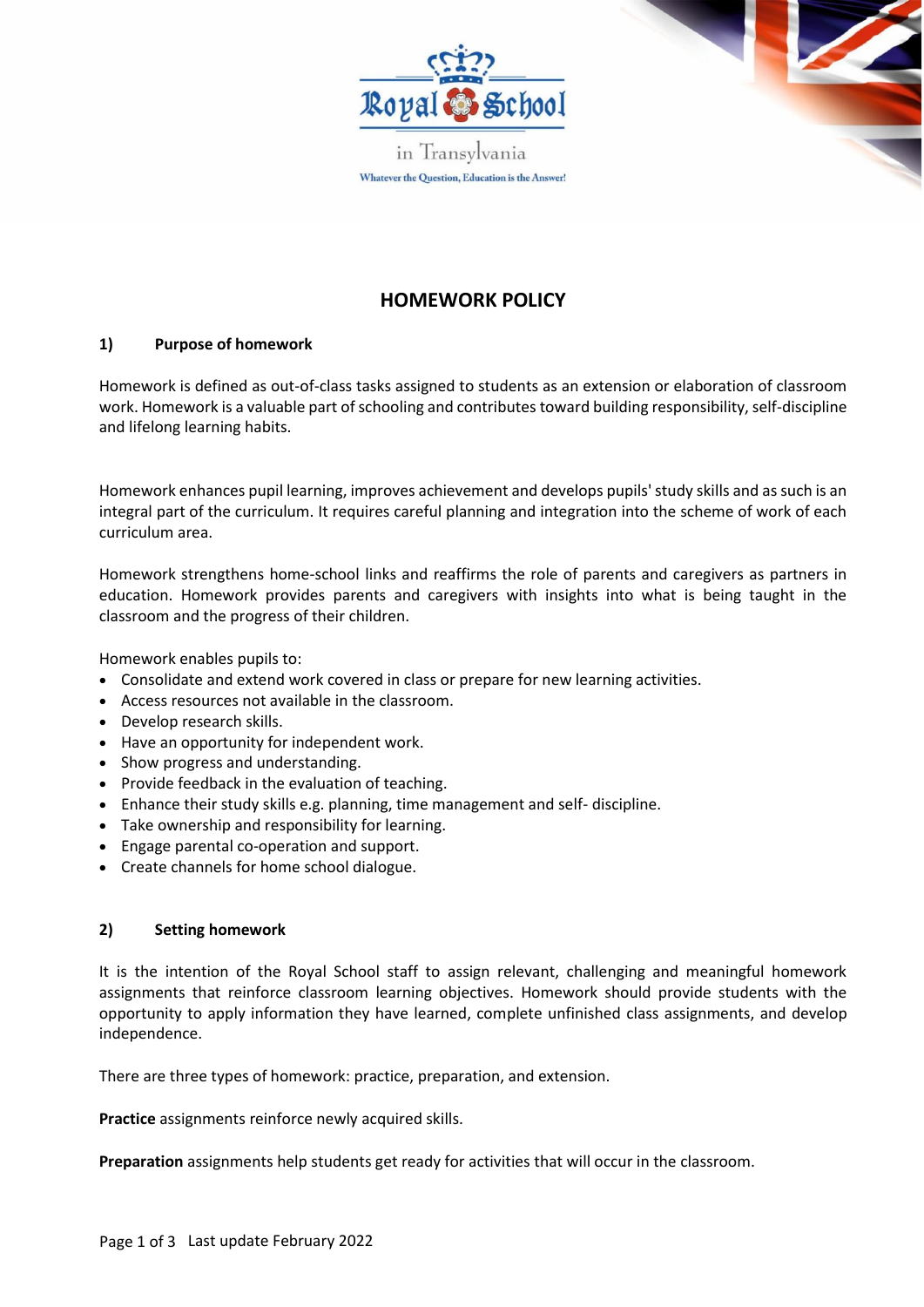

**Extension** assignments are frequently long-term continuing projects that parallel class work. Students must apply previous learning to complete these assignments.

The amount of time that students are expected to spend on homework will depend upon the age, ability, home environment and extracurricular activities of students, including family and cultural obligations. It is important that students of all ages have opportunities for free time, leisure and physical activities outside of school.

Homework tasks should not take an excessive amount of time. This varies in relation to the student's year group. The following are the guidelines we follow, in total hours, for each year group:

| Grade / Year      | Homework time per week |
|-------------------|------------------------|
| Reception         | Not applicable         |
| Year 1            | Not applicable         |
| Year 2            | 20 minutes             |
| Lower KS2 (Y3-Y4) | 30 minutes             |
| Upper KS2(Y5-Y6)  | 60 minutes             |
| KS3 (Y7-Y9)       | 120 minutes            |
| KS4 (Y10-Y11)     | 180 minutes            |
| KS5 (Y12-Y13)     | 360+ minuets           |

### **3) Responsibilities**

### **Responsibilities of Teachers:**

- Ensure students and parents or caregivers are aware of the school's homework policy and each time about the student's homework.
- Assign relevant, challenging and meaningful homework that reinforces classroom learning.
- Set a suitable amount of relevant homework which is appropriate to the ability of each student.
- Give clear instructions and make sure students understand the purpose.
- Mark homework promptly and appropriately, maintaining homework records and providing feedback to all students and parents or caregivers.
- Communicate with other teachers.
- Involve parents and contact them if a pattern of late or incomplete homework develops.

• Give students sufficient time to complete their homework, taking into account, as far as possible, competing home obligations, extracurricular activities and homework set by other teachers.

### **Responsibilities of Parents:**

- Set a regular, uninterrupted period of study time each day.
- Establish a quiet, well-lit study area.
- Monitor student's organization and daily list of assignments in their homework diary.
- Encourage and support students to complete their tasks.
- Be supportive when the student gets frustrated with difficult assignments.